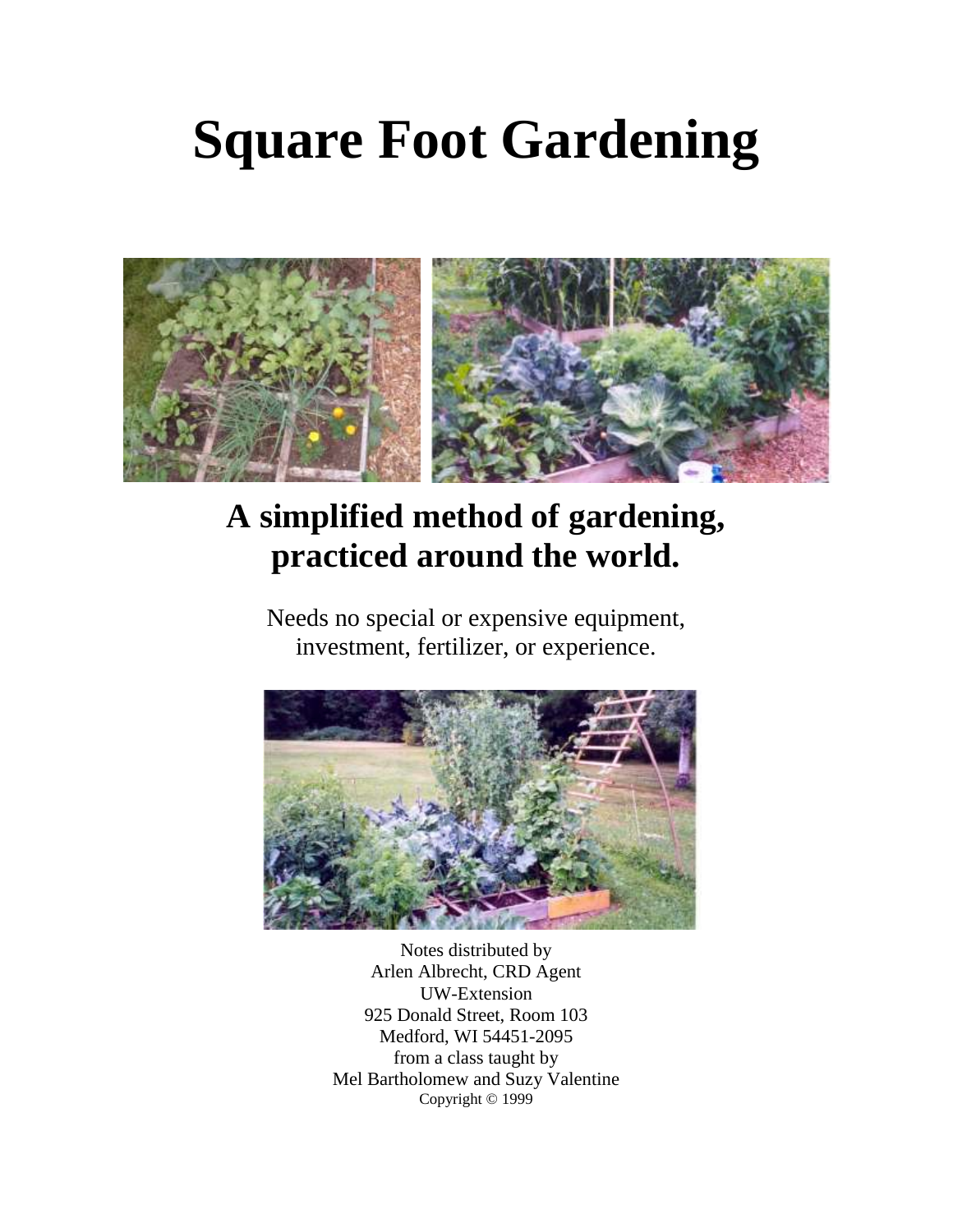### **Why You Will Absolutely Love Square Foot Gardening**

#### **LESS WEEDING – NO TILLING – NO HEAVY DIGGING – LESS WORK**

#### **What is the Square Yard Method of Gardening?**

Square foot gardening (SFG) is more than just another new method of planning and planting a garden; it's a whole different psychological approach to gardening. The square yard garden is divided into a size and shape that gardeners of all ages, sizes and levels of experience can understand and cope with easily. The system is simple, but versatile. It can be adapted to fit all kinds of gardening situations. Whether you want to grow all your own food or just enough for a few salads a week, whether you live alone or have a large family, whether you live in the city or in the country, with a lot of land or a little, you will be able to adapt the principles of square yard gardening to meet your needs. The garden will be well organized, easy to maintain, attractive and productive all season long.

#### **Limiting the Size of the Garden**

The square yard garden really is easy to maintain, basically because it sets limits for us ahead of time. In developing this method, considerable time was spent looking for ways to make gardening less work. The entire concept of square yard gardening is the result of that search for an easier, more foolproof way to garden. The basic concept of growing more food in less space has been tried by many. SFG establishes definite limits, or boundaries, within which you will garden. It limits the amount of space, and thereby time, you will devote to each vegetable, chore and step in the garden. Beginners and experts alike will enjoy this easy to learn – easy to do method. Requires very little space**; 80% less space than** conventional gardening. It can be done in as little as 4 feet by 4 feet, or 2 feet by 2 feet. But, can also be done as large as you want and get 5 times more production than a conventional garden in comparable space.

**Your existing soil doesn't matter** because it will be replaced with a perfect growing medium that is weed-free and requires no tilling.

**Use much less water**; only about 10% of the water required for conventional gardening.

No fertilizers or pesticides to handle – **it's all organic.**

The planting method results in **very little thinning** and much fewer seeds used.

**Can be done by those with physical limitations.** All that is needed are two fingers. If stooping or bending is a problem, raise the boxes to a comfortable level. Can be done from a wheelchair.

Makes **a great family project** because all ages can participate; even kids like doing it. No longer do kids get stuck doing nothing but weeding – because there are none! Kids can do SFG almost by themselves.

# **SQUARE FOOT GARDENING BASICS**

#### **Create a Beautiful (little work) Garden**

Here's a quick overview. Build a square frame that is no wider than 4 feet, and 6 to 8 inches deep. The length is not as important but a recommended size for your first time is one frame 4 feet by 4 feet. You can, of course, go smaller. 1" by 6" lumber is ideal, and comes in 8-foot lengths. Most lumber yards will cut it for you at little or no cost. Exact dimensions are not important. Two inch long deck screws work best to fasten the boards together at the corner.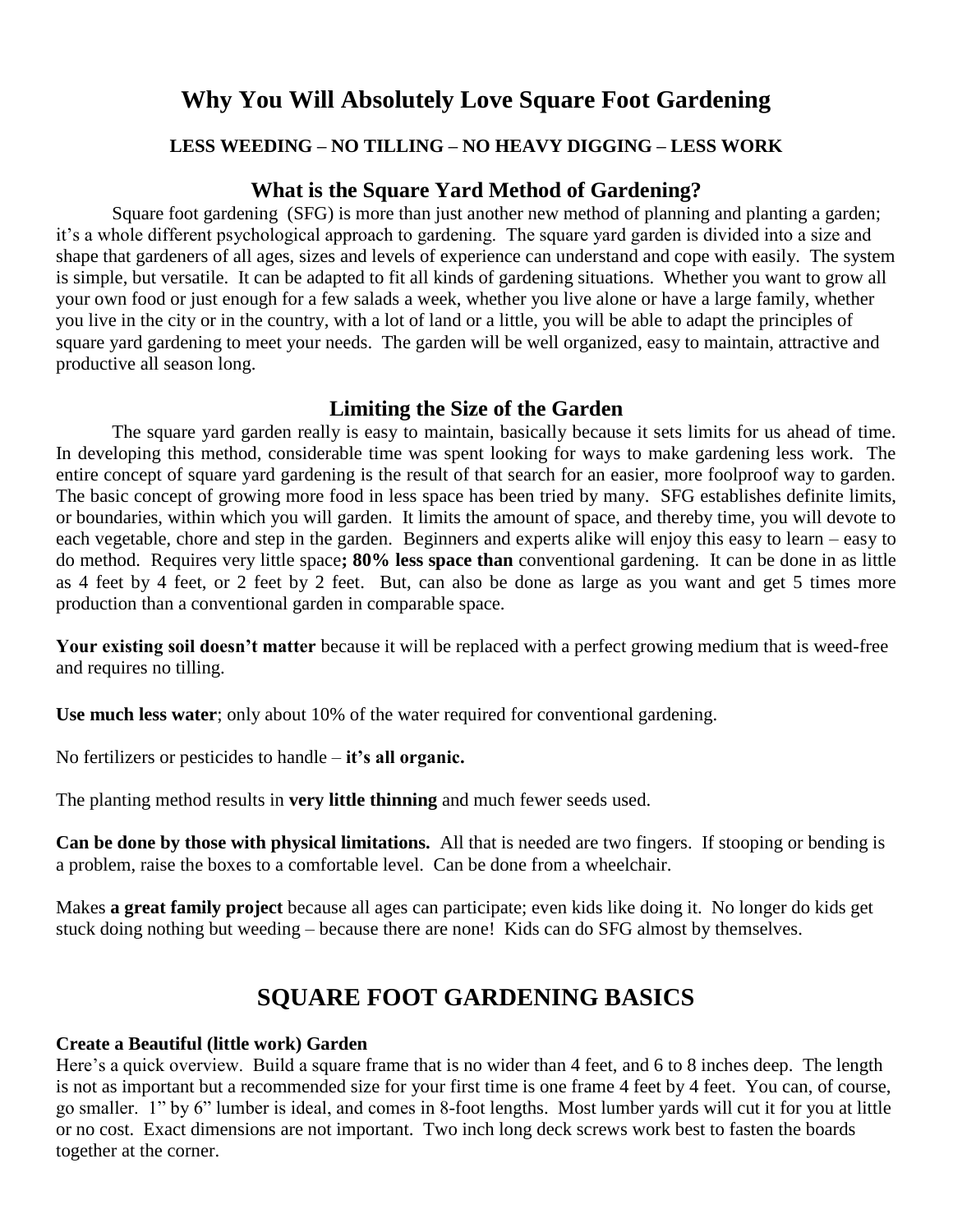Since you will NEVER walk on or depress the growing soil, don't make the frames any wider than 4 feet (2 feet, if only one side is accessible). Any wider makes it too difficult to reach in to tend the plants. If you plan to have more than one growing bed, separate them by 2 or 3 feet to form walkways.

Fill frame with a mixture of 1/2 compost, and 1/2 peat moss, or 100% compost (no soil needed). Compost provides all the nutrients the plants require (no chemical fertilizers needed). Peat moss helps hold moisture and keep the soil loose. When buying compost make sure it is truly compost. Some stores sell mulch and other ground covers but call it compost. It's best to make your own compost, then you know what goes in it.

If placing frames over grass or weeds, first lay down several layers of newspaper or cardboard to discourage grass and weeds from coming up through, because they will, especially dandelions.

On top of each frame place a grid that divides the box into one foot squares. The grid is the unique feature that makes the whole system work so well. To show you why the grid is so important, do this little demonstration: Look at your 4 ft by 4 ft box with the grid on and imagine up to 16 different crops. What you see before you is a neat and attractive, well organized garden, that will be easy to manage. Now remove the grid. Could you still organize and manage this space without dividing it up into squares? Besides, without the grid you will be tempted to plant in rows, which is a poor use of space.

Grids can be made from nearly any material; wood, plastic strips, old venetian blinds, etc. Use screws to attach them where they cross. On a 4 foot by 4 foot frame, the grid divides the frame into 16 easy-to-manage spaces, for up to 16 different crops. **Leave the grid in place all season.**

Depending on the mature size of the plant, grow 1, 4, 9, or 16 equally spaced plants per square foot. If the seed packet recommends plant spacing be 12 inches apart, plant one plant per square foot, if 6 inch spacing; 4 per square foot, if 4 inch spacing; 9 per square foot, if 2 inch spacing; 16 per square foot.

Plant one seed in each spot by making a shallow hole with your finger. Cover, but do not pack the soil. Thinning is all but eliminated. Seeds are not wasted. Extra seeds can be stored for two or more years. Don't over plant. Plant only as much of any one crop as you will use. This 4 foot by 4 foot box will grow more than a conventional garden that is 10 feet by 10 feet.

Water only as much as each plant needs. Water often, especially at first, and on very hot dry days. But, be careful not to over water – this special soil holds water like a sponge. Water by hand from a sun-warmed bucket of water. Warm water helps the soil stay warm. Water at the base of the plant. Try not to get the leaves wet.

Harvest continually and when a crop in one square is gone, add some new compost and plant a new different crop in that square.

#### **LOCATION**

#### **Pick an area that gets 6-8 hours of sunshine daily.**

(Most plants need this much.)

**Be sure it is not near trees and shrubs.**

(Where roots and shade do not interfere.)

**Have it as close as possible to the house.**

(For convenience, and protection.)

**Existing soil is not really important.** (Since you probably won't be using it.) **Area must not puddle after a heavy rain.** (In other words, good drainage.)

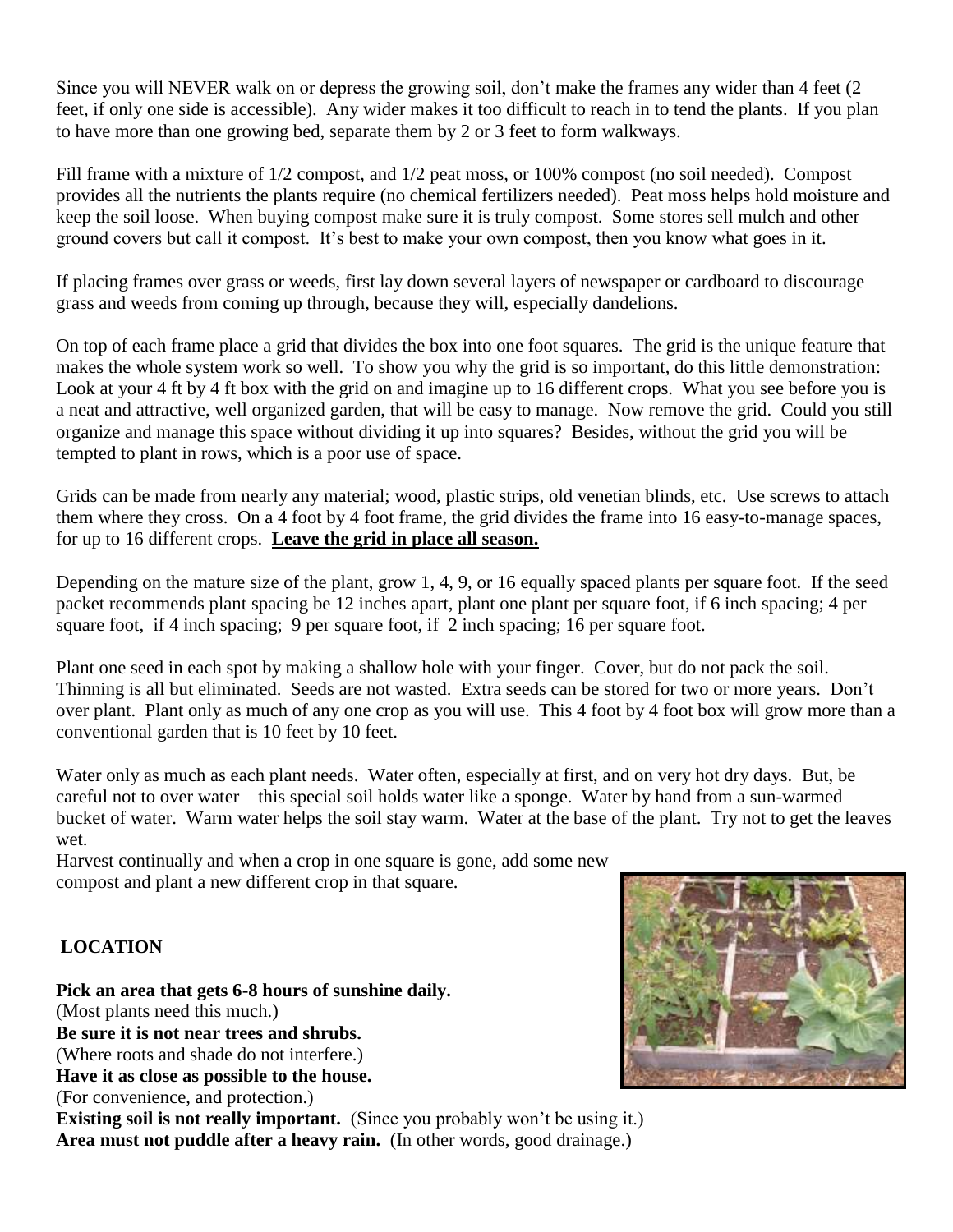#### **Special Techniques**

An important advantage of the SFG method is the use of special techniques like incorporating natural pest deterrents, companion planting, crop rotation, and succession planting. These advantages can be accomplished virtually automatically, without the need for you to become an expert on each subject or to draw up any elaborate plans or diagrams.

Let's first consider **companion planting** and inter-planting with **pest deterrent plants**. All of your vegetable and flower squares are so close together (compared to a conventional garden) that you can have companions in almost every combination without much advance planning. As long as you include pestdeterrent crops like onions, garlic, marigolds and nasturtiums in your garden, you won't have to worry about where to put them. Because the square yard garden is so small, the deterrent effects of the plants will be felt throughout. If, for example, onion will be used to deter various pests, you can grow a few squares of them in different parts of your garden. If you want to grow nasturtiums to deter aphids and several kinds of beetles, any square of nasturtiums that you plant will automatically be located within 3 feet of any other part of your garden.

**Crop rotation** will also occur automatically in the square yard garden. It is a well known fact that you should never grow the same crop in the same botanical family in the same soil year after year. This is especially true of cole crops(cabbage, broccoli and others) and the nightshade family (tomatoes, potatoes etc.). For best results, you should always rotate all your plants. Disease-causing organisms gradually accumulate in the soil over a period of time. Different crops are susceptible to different diseases, and growing the same crop in the same soil year after year may permit buildup of a high enough concentration of a specific organism to cause disease in that crop. Failure to rotate the crop also makes it more likely that the soil will be depleted of the nutrients which that crop uses, and the plants will be less healthy and more susceptible to pest attacks.

**Succession planting** works much the same way as companion planting. You replant as soon as one square is harvested, quickly and easily. You may have a few squares too many or not enough of one crop, but you can easily adjust the next planting. You'll find that your soil is never empty, but that you always have new plants started in containers waiting to be transplanted into a space in the garden as soon as one becomes available.

**Interplanting** is just as easy because you'll be more aware of how much room a plant needs if you always plant it in its final location or spacing. You know that bell peppers, for instance, need 1 foot spacing, so just plant one plant in the center of each square. After the plant is in place, you'll see that the space around the outside edges of the square won't be needed until the plant grows bigger. This is an excellent place to put a fast growing crop like radishes, scallions, or even leaf lettuce to harvest when it is young. Plant a few seeds of these vegetables in the corners of the square when you plant the center plant, and you've got inter-planting.

**A Garden for Canning, Freezing or Market;**Gardeners who want to grow extra food for preserving or selling at market can plant yard square blocks entirely in one crop for a maximum harvest. Plant all at once or successively, depending on how much you want and when.

#### **Understanding Soil**

To garden in soil that is rich in organic matter but contains no added fertilizers is not only possible, but very practical. After all, Mother Nature does it all the time. The only disadvantage to organic matter is that it continually breaks down and decomposes, so you must add new material to your soil. With a SFG, you will be adding compost 3 – 6 times a year. The best source of organic matter for gardens is composted plant material. If you have a compost pile, you'll have a ready source of humus to add to your garden. There a three major nutrients and a host of minor ones used by most plants. Nitrogen (N) makes the luxurious green growth necessary for leaf crops. Phosphorus (P) promotes the development of strong stems and seeds as well as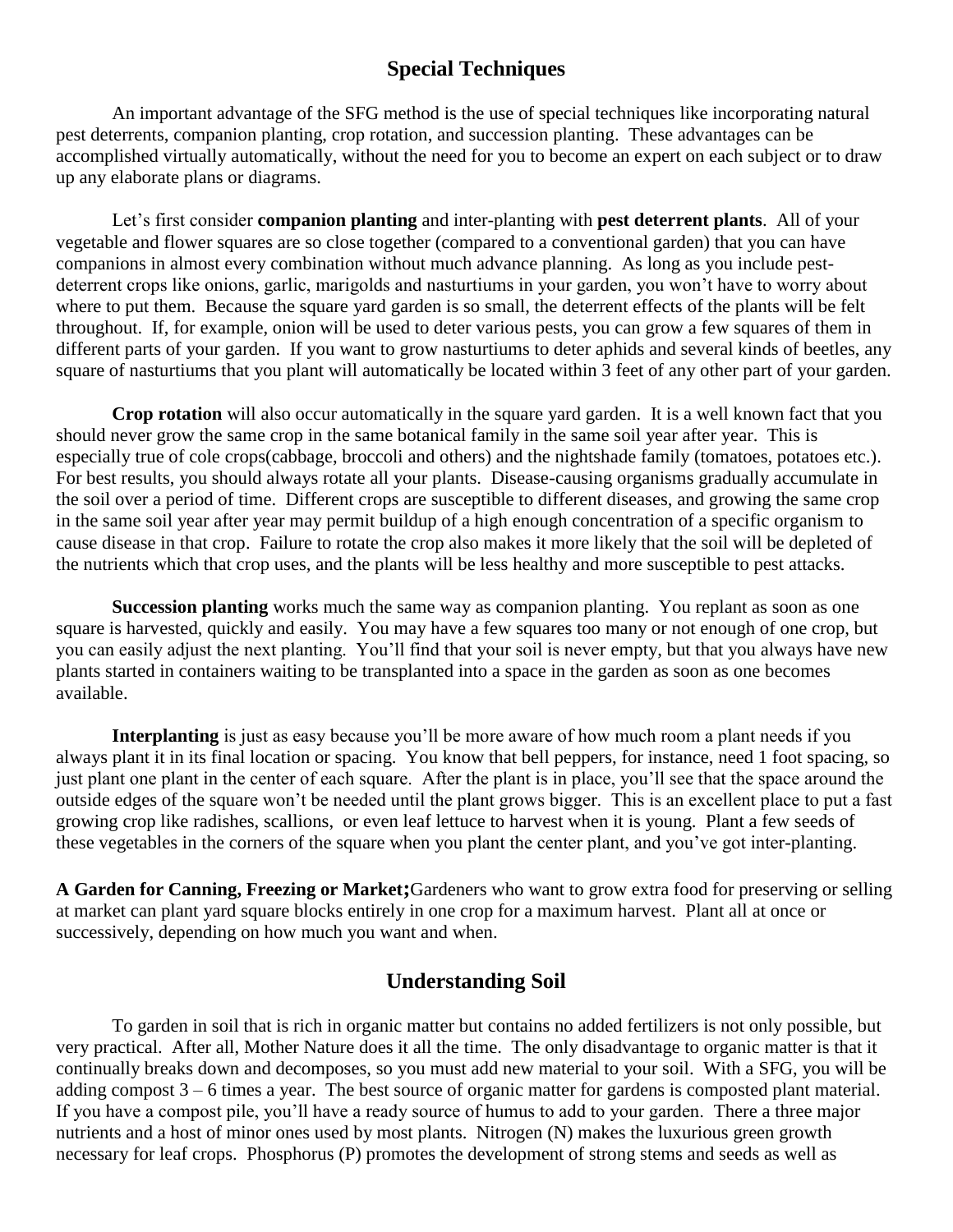resistance to disease. Potassium (K) is needed for healthy stems and roots, and for good fruit production. Plants use a long list of minor, or trace, elements. Like people, they need a balanced diet. The more variety you can put into your compost, the better will be your results. A good compost will provide a "balanced diet" for your garden plants.

#### **Plant Protection Cages**

Basically, they are three-sided wire mesh "cages" made from common fencing wire to be placed over a particular garden square to support various protective coverings. There are four different protective cages, each with its own use. You can make a cage with a clear plastic cover for protection from frost, heavy rain or hail; one covered with a fine screen to keep out birds, small animals and harmful insects; a third type covered with shade material to protect young plants and summer-grown lettuce; and fourth, an uncovered frame with large openings which can be used to support plants without staking.

#### **Vertical Growing**

The reasons for vertical gardening are many and varied. They include the use of much less garden space, increased yields, improved harvests, easier soil preparation, simplified watering methods, better plant health, and less damage to the stem when harvesting. In addition, a vertical garden is extremely attractive and enhances the appearance of any yard or home.

Just about any vegetable or flower that produces a vine or rambling stem can be grown vertically; cucumbers, pole beans, peas, melons, summer squash, and many flowers. Most of these plants will climb by themselves, grasping the support with their twisting tendrils. Others need to be attached by strings.

#### **How Much and How Often to Water**

In addition to soil structure, watering techniques must, of course, be based on the requirements of the plants themselves. Some crops grow best with a constant, even supply of moisture. These include all root, leaf and head crops. Such plants develop fairly shallow roots which depend heavily on a constant soil moisture close to the surface.

In contrast, fruit or seed crops (such as tomatoes, cucumbers, eggplant, peppers, corn, beans, squash and melons like to send roots deeper into the ground so grow best with deep but less frequent watering. When these plants receive too much water, too often, they refuse to produce a good fruit crop, but instead grow lots of leaves and bushy tops. Remember, when there is a shortage of moisture, plants tend to flower and go to seed. As long as they have strong roots, plants won't lack for some moisture, and won't wilt and die.

Another consideration for the amount and frequency of watering is the age of the plant. Newly planted seeds require constant moisture right at the soil surface to germinate, so it's necessary to sprinkle them daily, sometimes more often if it's very hot, sunny and windy. When the seeds sprout, they must have moisture at the root level as well.

Young transplants also need a constant supply of moisture because they are undergoing a transplanting shock when moved, but you must be careful not to give them too much. The combination of just the right amount of moisture and the ideal growing conditions leads to a well-established transplant. Shading is important, too, for a young transplant, particularly on hot sunny days.

#### **Some Watering Tips to Remember**

- Don't water from overhead, instead water right around the stem
- Keep a bucket or two full of water in a sunny spot to have warm water always ready for the plants (use a white bucket so water doesn't get too hot)
- Spray or mist newly planted seeds daily, or twice a day if necessary, to keep the soil moist
- Plant each plant in a shallow depression to conserve water